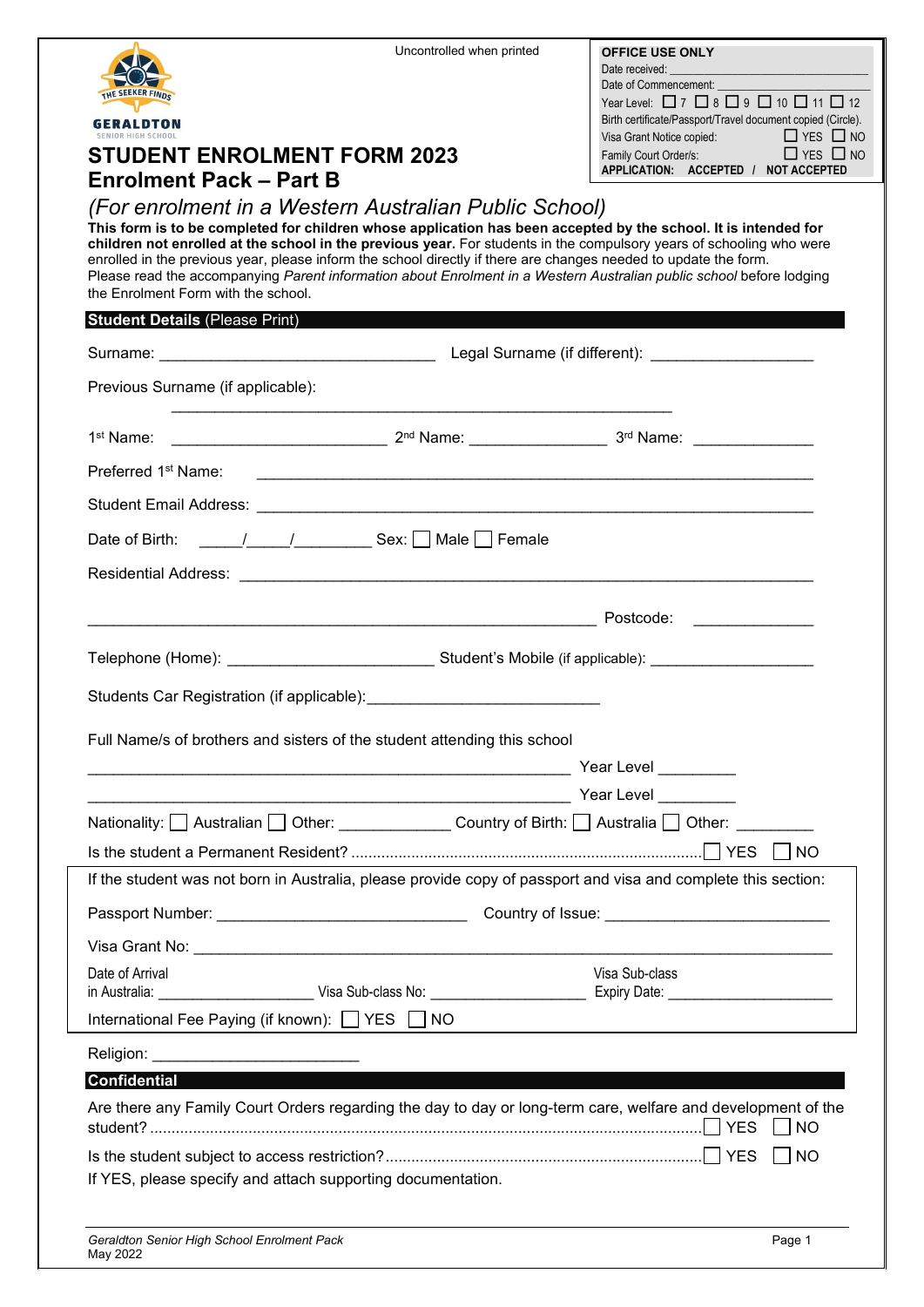| Uncontrolled when printed<br>Is this student in the care of the Department for Child Protection and Family Support's (CPFS) Director General?<br><b>NO</b>                                                                                                                                  |  |  |
|---------------------------------------------------------------------------------------------------------------------------------------------------------------------------------------------------------------------------------------------------------------------------------------------|--|--|
| If YES, please specify the name of the CPFS Case Manager, their CPFS District and their contact phone number.                                                                                                                                                                               |  |  |
| Previous School:                                                                                                                                                                                                                                                                            |  |  |
|                                                                                                                                                                                                                                                                                             |  |  |
| If previously enrolled in Home Education, specify the Education Region:                                                                                                                                                                                                                     |  |  |
| English<br>Other:<br>Student's First Language:                                                                                                                                                                                                                                              |  |  |
| Is the student's descent:<br><b>YES</b><br><b>NO</b>                                                                                                                                                                                                                                        |  |  |
| Torres Strait Islander (TSI)<br><b>YES</b><br><b>NO</b>                                                                                                                                                                                                                                     |  |  |
| Both Aboriginal and TSI<br><b>YES</b><br><b>NO</b>                                                                                                                                                                                                                                          |  |  |
| $\Box$ YES<br>Does the student mainly speak English at home?                                                                                                                                                                                                                                |  |  |
| (If more than one language, indicate the one that is<br>NO, other - please specify:<br>spoken most often.)                                                                                                                                                                                  |  |  |
| (Office staff: Please tick LBOTE if other language use is indicated)                                                                                                                                                                                                                        |  |  |
| Does the student receive any of the following allowances:                                                                                                                                                                                                                                   |  |  |
| Youth Allowance<br><b>Secondary Assistance</b>                                                                                                                                                                                                                                              |  |  |
| Assistance for Isolated Children (AIC)<br>Abstudy                                                                                                                                                                                                                                           |  |  |
| <b>Student lives with:</b>                                                                                                                                                                                                                                                                  |  |  |
| <b>Name</b>                                                                                                                                                                                                                                                                                 |  |  |
| <b>Relationship to student</b>                                                                                                                                                                                                                                                              |  |  |
|                                                                                                                                                                                                                                                                                             |  |  |
| (Reg3. School Education Regulations 2000)<br>For information on access restriction, see Confidential section of this form.                                                                                                                                                                  |  |  |
|                                                                                                                                                                                                                                                                                             |  |  |
| <b>Parent / Guardian Details</b>                                                                                                                                                                                                                                                            |  |  |
| <b>Parent/Guardian 1 Details</b>                                                                                                                                                                                                                                                            |  |  |
|                                                                                                                                                                                                                                                                                             |  |  |
| Please indicate relationship to the student:                                                                                                                                                                                                                                                |  |  |
| Fees and charges billing: □ YES □ NO If no, who is responsible: □ □ □ □ □ □ □ □ □ □ □ □ □ □                                                                                                                                                                                                 |  |  |
| Postal Address (if different from student residential address):                                                                                                                                                                                                                             |  |  |
|                                                                                                                                                                                                                                                                                             |  |  |
|                                                                                                                                                                                                                                                                                             |  |  |
|                                                                                                                                                                                                                                                                                             |  |  |
|                                                                                                                                                                                                                                                                                             |  |  |
| Telephone (Work): __________________________<br>Mobile No:<br>the control of the control of the control of the control of the control of the control of the control of the control of the control of the control of the control of the control of the control of the control of the control |  |  |
| <b>YES</b><br>Do you mainly speak English at home?                                                                                                                                                                                                                                          |  |  |
| (If more than one language, indicate the one that is spoken most often.)                                                                                                                                                                                                                    |  |  |
| What is the highest year of primary or secondary<br>What is the level of the highest qualification you have                                                                                                                                                                                 |  |  |
|                                                                                                                                                                                                                                                                                             |  |  |
| school you have completed?<br>completed?                                                                                                                                                                                                                                                    |  |  |
| Year 12 or equivalent<br>Bachelor degree or above                                                                                                                                                                                                                                           |  |  |
| Year 11 or equivalent<br>Advanced diploma/Diploma<br>Certificate I to IV (including trade certificate)<br>Year 10 or equivalent                                                                                                                                                             |  |  |
| Year 9 or equivalent or below<br>No non-school qualification<br>(If you did not attend school, mark 'Year 9 or equivalent or below')                                                                                                                                                        |  |  |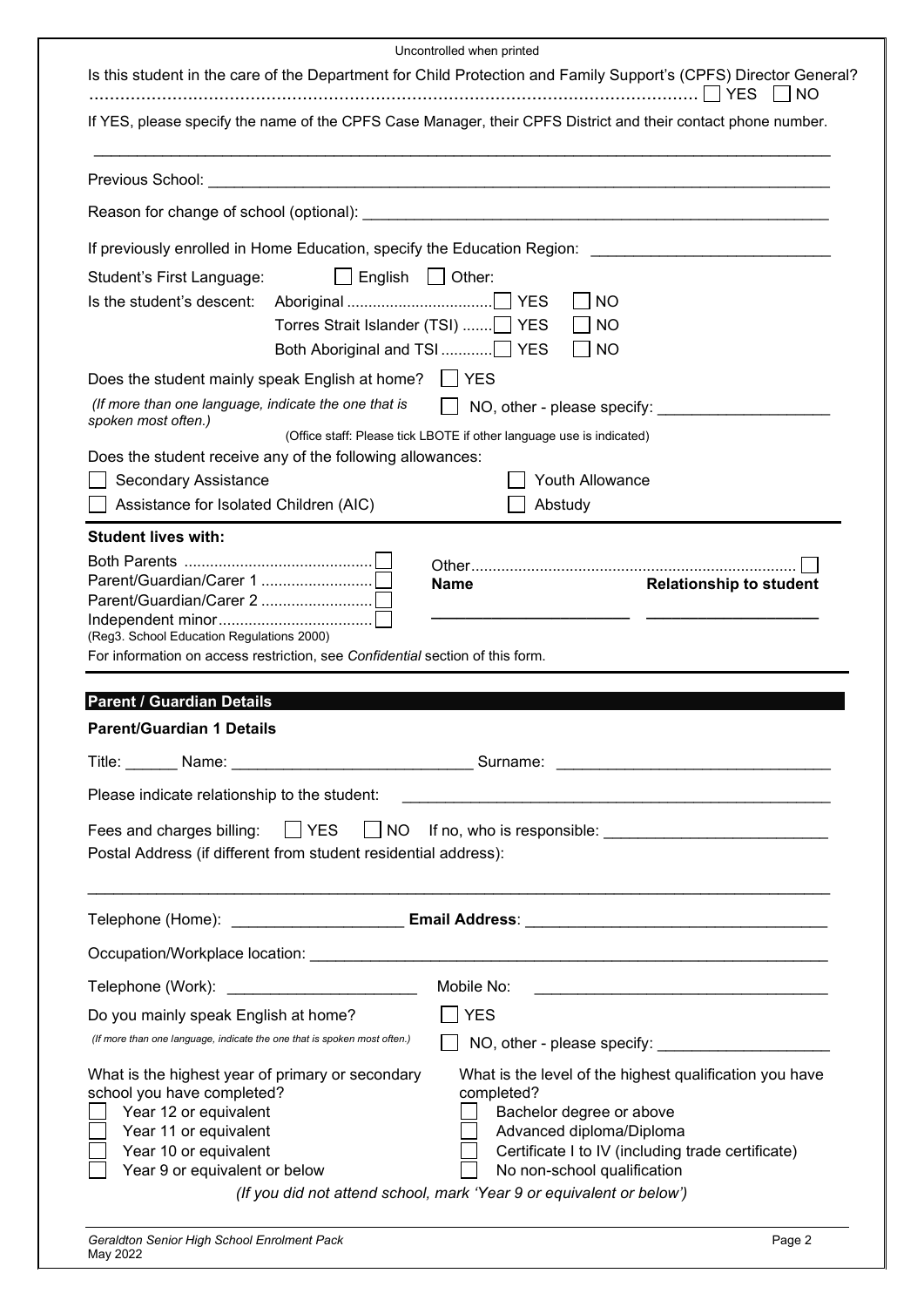| Uncontrolled when printed                                                                                                                                                                                                                                                                                                                                                                                                                                                                                                                                                                                                                                                                                                                                                                                                                                                                                                                                                      |                                                                                                                                                                                                                                               |
|--------------------------------------------------------------------------------------------------------------------------------------------------------------------------------------------------------------------------------------------------------------------------------------------------------------------------------------------------------------------------------------------------------------------------------------------------------------------------------------------------------------------------------------------------------------------------------------------------------------------------------------------------------------------------------------------------------------------------------------------------------------------------------------------------------------------------------------------------------------------------------------------------------------------------------------------------------------------------------|-----------------------------------------------------------------------------------------------------------------------------------------------------------------------------------------------------------------------------------------------|
| What is your occupation group? _________(Insert 1, 2, 3 or 4. Please select the appropriate parental occupation group<br>from the list provided in ATTACHMENT 1. If you are not currently in paid work, but have had a job in the last 12 months,<br>please use your last occupation. However, if you have not been in paid work in the last 12 months, enter '8' above).                                                                                                                                                                                                                                                                                                                                                                                                                                                                                                                                                                                                      |                                                                                                                                                                                                                                               |
| <b>Parent/Guardian 2 Details</b>                                                                                                                                                                                                                                                                                                                                                                                                                                                                                                                                                                                                                                                                                                                                                                                                                                                                                                                                               |                                                                                                                                                                                                                                               |
|                                                                                                                                                                                                                                                                                                                                                                                                                                                                                                                                                                                                                                                                                                                                                                                                                                                                                                                                                                                |                                                                                                                                                                                                                                               |
| Please indicate relationship to the student:                                                                                                                                                                                                                                                                                                                                                                                                                                                                                                                                                                                                                                                                                                                                                                                                                                                                                                                                   |                                                                                                                                                                                                                                               |
| Fees and charges billing: $\Box$ YES $\Box$ NO If no, who is responsible: _____________________________<br>Postal Address (if different from student residential address):                                                                                                                                                                                                                                                                                                                                                                                                                                                                                                                                                                                                                                                                                                                                                                                                     |                                                                                                                                                                                                                                               |
|                                                                                                                                                                                                                                                                                                                                                                                                                                                                                                                                                                                                                                                                                                                                                                                                                                                                                                                                                                                |                                                                                                                                                                                                                                               |
|                                                                                                                                                                                                                                                                                                                                                                                                                                                                                                                                                                                                                                                                                                                                                                                                                                                                                                                                                                                |                                                                                                                                                                                                                                               |
| Telephone (Work): _________________________<br>Mobile No:                                                                                                                                                                                                                                                                                                                                                                                                                                                                                                                                                                                                                                                                                                                                                                                                                                                                                                                      |                                                                                                                                                                                                                                               |
| Do you mainly speak English at home?                                                                                                                                                                                                                                                                                                                                                                                                                                                                                                                                                                                                                                                                                                                                                                                                                                                                                                                                           |                                                                                                                                                                                                                                               |
| (If more than one language, indicate the one that is<br>spoken most often.)                                                                                                                                                                                                                                                                                                                                                                                                                                                                                                                                                                                                                                                                                                                                                                                                                                                                                                    |                                                                                                                                                                                                                                               |
| What is the highest year of primary or secondary<br>school you have completed?<br>completed?<br>Year 12 or equivalent<br>Year 11 or equivalent<br>Year 10 or equivalent<br>Year 9 or equivalent or below<br>(If you did not attend school, mark 'Year 9 or equivalent or below')<br>What is your occupation group? (Insert 1, 2, 3 or 4. Please select the appropriate parental occupation group<br>from the list provided in ATTACHMENT 1. If you are not currently in paid work, but have had a job in the last 12 months,<br>please use your last occupation. However, if you have not been in paid work in the last 12 months, enter '8' above).<br><b>Emergency Contacts (Indicate contacts in order of preference):</b><br>Place a number in the box for the order in which the following people should be contacted in an emergency.<br>Parent/Guardian/Carer 1<br><b>Other Contact(s) Details 1</b><br>Postal Address (if different from student residential address): | What is the level of the highest qualification you have<br>Bachelor degree or above<br>Advanced diploma/Diploma<br>Certificate I to IV (including trade certificate)<br>No non-school qualification<br>Parent/Guardian/Carer 2 Diner Contacts |
|                                                                                                                                                                                                                                                                                                                                                                                                                                                                                                                                                                                                                                                                                                                                                                                                                                                                                                                                                                                |                                                                                                                                                                                                                                               |
| Mobile No:<br>Telephone (Work): Telephone (Work):                                                                                                                                                                                                                                                                                                                                                                                                                                                                                                                                                                                                                                                                                                                                                                                                                                                                                                                              |                                                                                                                                                                                                                                               |
| <b>Other Contact(s) Details 2</b>                                                                                                                                                                                                                                                                                                                                                                                                                                                                                                                                                                                                                                                                                                                                                                                                                                                                                                                                              |                                                                                                                                                                                                                                               |
| Title: Name: Name: Name: Name: Name: Name: Name: Name: Name: Name: Name: Name: Name: Name: Name: Name: Name: N                                                                                                                                                                                                                                                                                                                                                                                                                                                                                                                                                                                                                                                                                                                                                                                                                                                                 |                                                                                                                                                                                                                                               |
| Postal Address (if different from student residential address):                                                                                                                                                                                                                                                                                                                                                                                                                                                                                                                                                                                                                                                                                                                                                                                                                                                                                                                |                                                                                                                                                                                                                                               |
|                                                                                                                                                                                                                                                                                                                                                                                                                                                                                                                                                                                                                                                                                                                                                                                                                                                                                                                                                                                |                                                                                                                                                                                                                                               |
| Telephone (Work):                                                                                                                                                                                                                                                                                                                                                                                                                                                                                                                                                                                                                                                                                                                                                                                                                                                                                                                                                              |                                                                                                                                                                                                                                               |
| Please advise the school if there are any other contacts you would like recorded.                                                                                                                                                                                                                                                                                                                                                                                                                                                                                                                                                                                                                                                                                                                                                                                                                                                                                              |                                                                                                                                                                                                                                               |
| Geraldton Senior High School Enrolment Pack<br>May 2022                                                                                                                                                                                                                                                                                                                                                                                                                                                                                                                                                                                                                                                                                                                                                                                                                                                                                                                        | Page 3                                                                                                                                                                                                                                        |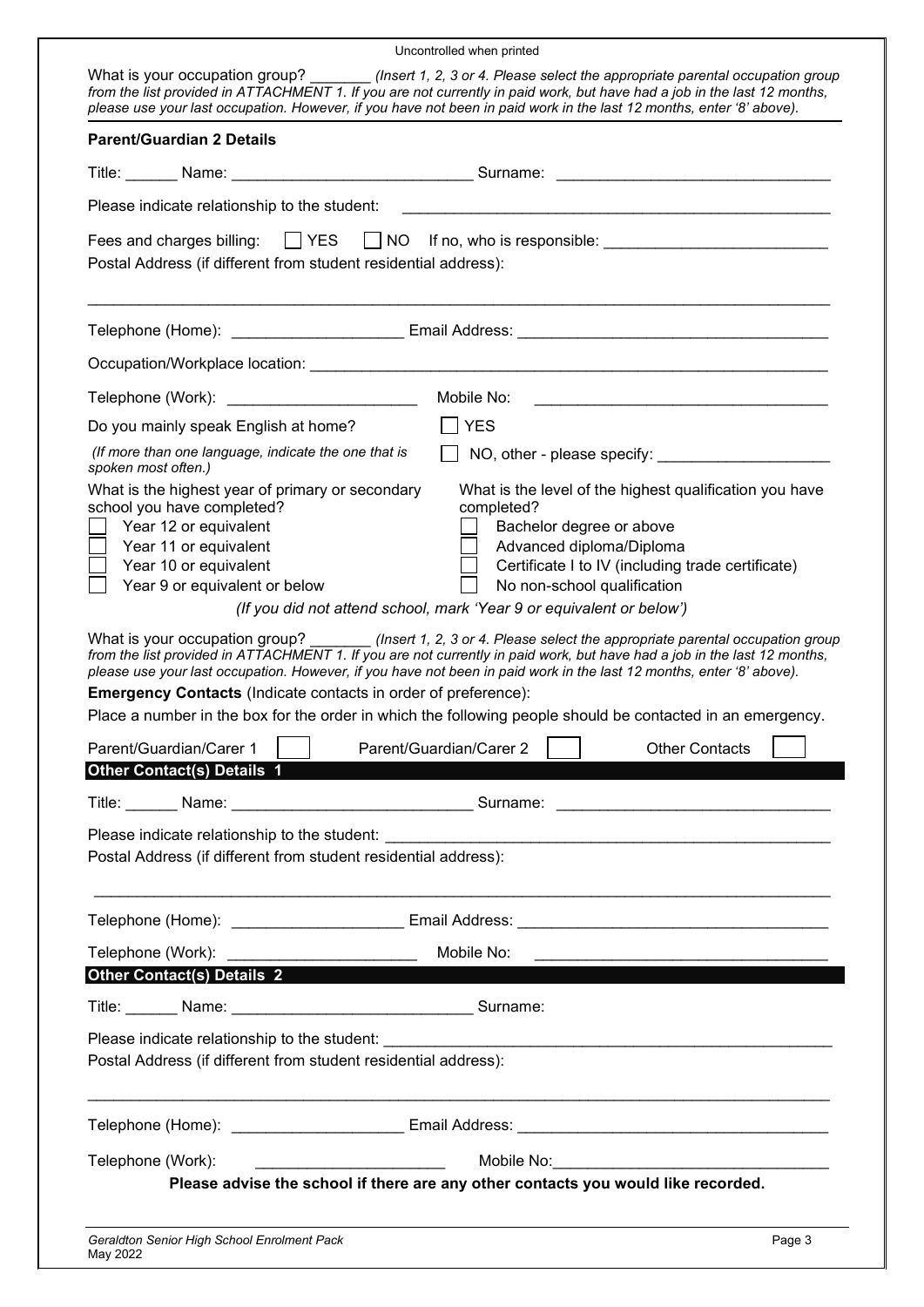# **Consent Form**

At Geraldton Senior High School we aim to offer your child the widest range of learning opportunities and celebrate learning whenever possible. This may often require some form of parental consent. This form asks you to consent (or otherwise) to your child's participation / use / access to several aspects of the school program. At all times we make the very best efforts to exercise exemplary standards in respect of duty of care.

### **MEDIA CONSENT**

П  $\Box$ 

 $\Box$ 

Children's images and/or their work are often published to recognise excellence or effort and may appear in newspapers, on the internet, in newsletters (print and online), magazines, yearbooks, school promotional brochures or on film or video. Their names may also be included but no contact details are provided. Work/images captured by the school will be kept for no longer than is necessary for the purposes outlined above and will be stored and disposed of securely.

|  | Yes, I give consent to my child to have his/her image and/or work published as described above. |  |  |
|--|-------------------------------------------------------------------------------------------------|--|--|
|  |                                                                                                 |  |  |

No, I do not give consent.

### **STUDENT SURVEY CONSENT**

Children may be asked to participate in a written or oral survey conducted by external agencies. These requests require approval from the Principal prior to being conducted in the school.

- Yes, I consent to my child participating in written or oral surveys as noted above.
- 

No, I do not give consent.

### **REGULAR IN-CLASS EXCURSION INFORMATION**

Your child is undertaking Physical Education classes during the year's course of study. The content of the course may involve excursions to the Aquarena and safe beaches for survival swimming sessions. Throughout the course students may also utilise local football and soccer fields as well as other playing fields, netball, basketball and hockey centres.

Depending on the distance to the venue the excursion will involve walking or travel on a school bus or a charter bus.

The excursion may involve aquatic activities as mentioned in the above outline.

### **INSURANCE**

Parents should be aware that they are responsible for insuring their children for personal accidents and loss or damage to personal property while at school or during an excursion. Department of Education and Training Public Liability Insurance covers only those injuries that can be proven to be as a result of teacher negligence.

This form is designed to allow you to give permission for your child to participate in these excursions for the duration of the course rather than separate notification for each excursion.

### **WATER BASED OR SWIMMING ACTIVITIES**

| Please indicate your child's swimming ability: | $\Box$ am unsure - please assess my child: $\Box$ |
|------------------------------------------------|---------------------------------------------------|
|------------------------------------------------|---------------------------------------------------|

Department of Education swimming stage achieved: example achieved: Date achieved:

### **Swimming ability:**

| Stage 1 Beginner        | Stage 5 Water S  |
|-------------------------|------------------|
| Stage 2 Water Discovery | Stage 6 Junior   |
| Stage 3 Preliminary     | Stage 7 Intermed |
| Stage 4 Water Awareness | Stage 8 Water W  |
|                         |                  |

ense 1 Beginner Stage 9 Senior Stage 10 Junior Swim and Survive\* Stage 11 Swim and Survive\* Vise **Awareness Stage 12 Senior Swim and Survive**\*

\*Stages 10 to 12 are Royal Life Saving Society of Australia awards. Stage 10 focuses on safety and survival abilities including clothed survival and personal fitness for survival and extends the student's range of swimming skills. Stages 11 and 12 involve further development of survival and swimming skills and endurance. Stage 12 provides a foundation for rescue awards.

#### **PARENT/GUARDIAN/CAREGIVER CONSENT**

I have read and understood the regular in class Excursion information relating to Physical Education and give permission for my child (as stated in attached enrolment form) to participate in the excursions for this course of study.

If it is not practical to communicate with me, I authorize the teacher in charge of the excursion to consent to my child receiving such medical attention as may be considered necessary. I am aware that the Department of Education and Training insurance does not cover accidents through misadventure or damage of personal belongings.

I give permission for my son/daughter to participate in the water based or swimming activities.

| Signed:    | Parent/Guardian/Caregiver                   | Date: |        |
|------------|---------------------------------------------|-------|--------|
| Signature: | Parent/Guardian/Caregiver                   | Date: |        |
|            | Geraldton Senior High School Enrolment Pack |       | Page 4 |

May 2022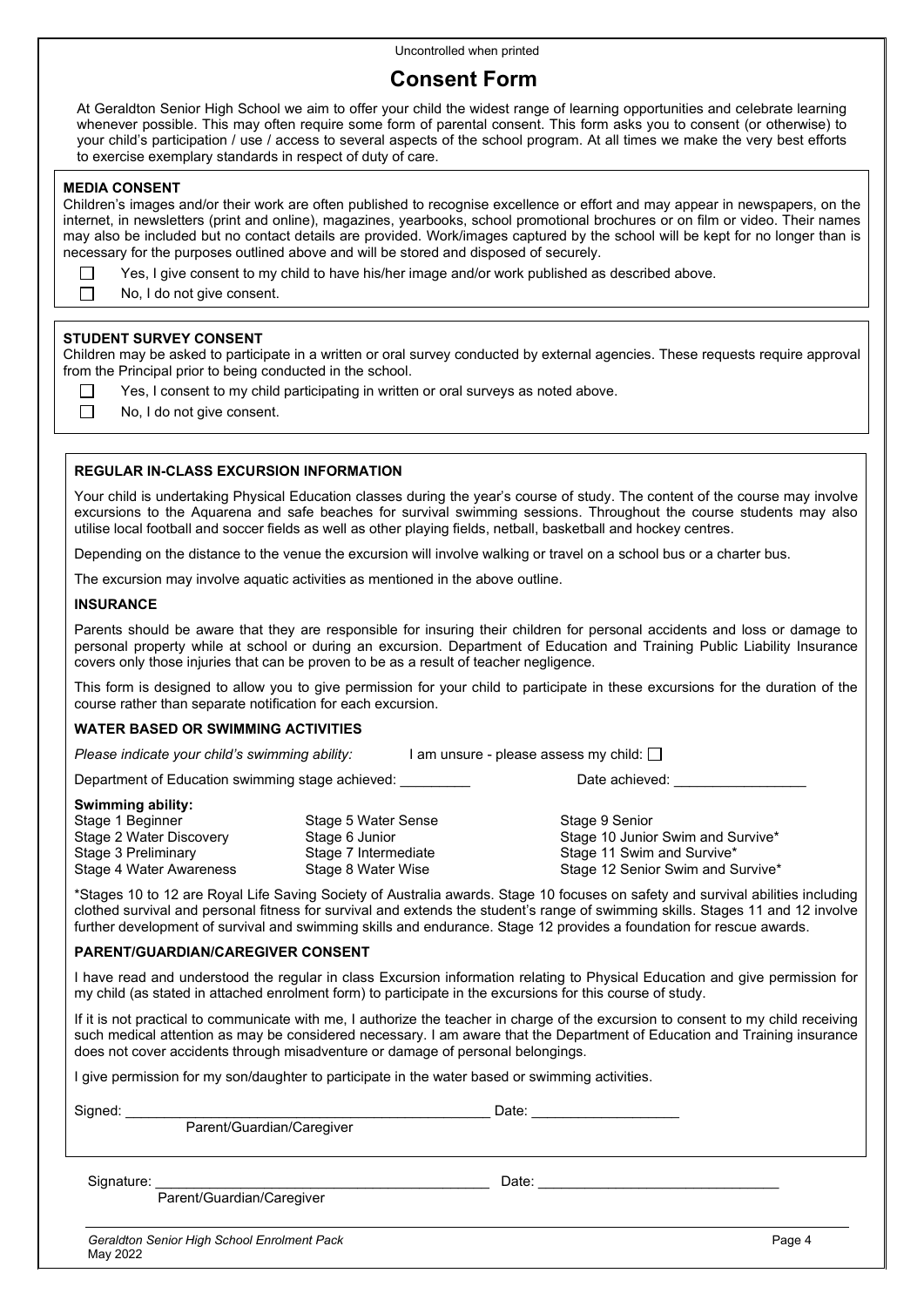# **ACCEPTABLE USE AGREEMENT FOR COMPUTERS AND INTERNET**

The student's computer network at Geraldton Senior High School is made available for students to enhance their learning. All students have the right to use the computer facilities. However, students have a responsibility to use the computers in an appropriate manner.

This contract establishes rules for computer use and secures a commitment for best use practices for the time that the student is enrolled at Geraldton Senior High School. If you use the online services of the Department of Education you must agree to the following rules:

- I will only use online services for purposes which support my learning and educational research.
- I understand that I am responsible for all activity in my online services account.
- I will check with the teacher before sharing images or giving information about myself or anyone else when using online services.
- I will keep my password private and not share with other students.
- I will not let other people logon and/or use my online account.
- I will tell the teacher if I think someone is using my online account.
- I understand the school and the Department of Education can monitor my use of online services.
- If I find any information that is inappropriate or makes me feel uncomfortable I will tell a teacher about it. Examples of inappropriate content include violent, racist, sexist, or pornographic material, or content that is offensive, intimidating or encourages dangerous or illegal activity.
- I will not use the Department's online services for personal gain or illegal activity (e.g. music file sharing), to bully, offend or intimidate others or access or send inappropriate materials including software that may damage computers, data or networks.

• I will acknowledge the creator or author of any material used in my research for school work by using appropriate referencing.

- I will get permission from the copyright owner of any material used in my school work before I reuse it in a portfolio for employment, in a competition or any other uses other than for my private research and study.
- I will use appropriate language in all internet communications.
- I will not try to access internet sites that have been blocked by the school or the Department of Education.
- I will not damage or disable the computers, computer systems or computer networks of the school, the Department of Education or any other organisation.

I agree to abide by the Acceptable Usage Agreement for school students. I understand that:

- I will be held responsible for my actions while using online services and for any breaches caused by allowing any other person to use my online services account;
- the misuse of online services may result in disciplinary action, determined by the principal in accordance with the Department's Behaviour Management in Schools policy; and
- I may be held liable for offences committed using online services.

I Student's Signature: \_\_\_\_\_\_\_\_\_\_\_\_\_\_\_\_\_\_\_\_\_\_\_\_\_\_\_\_\_\_\_\_\_\_\_\_\_\_\_\_\_\_\_\_\_\_\_\_\_ Date \_\_\_\_\_\_\_\_\_\_\_\_\_\_\_\_\_\_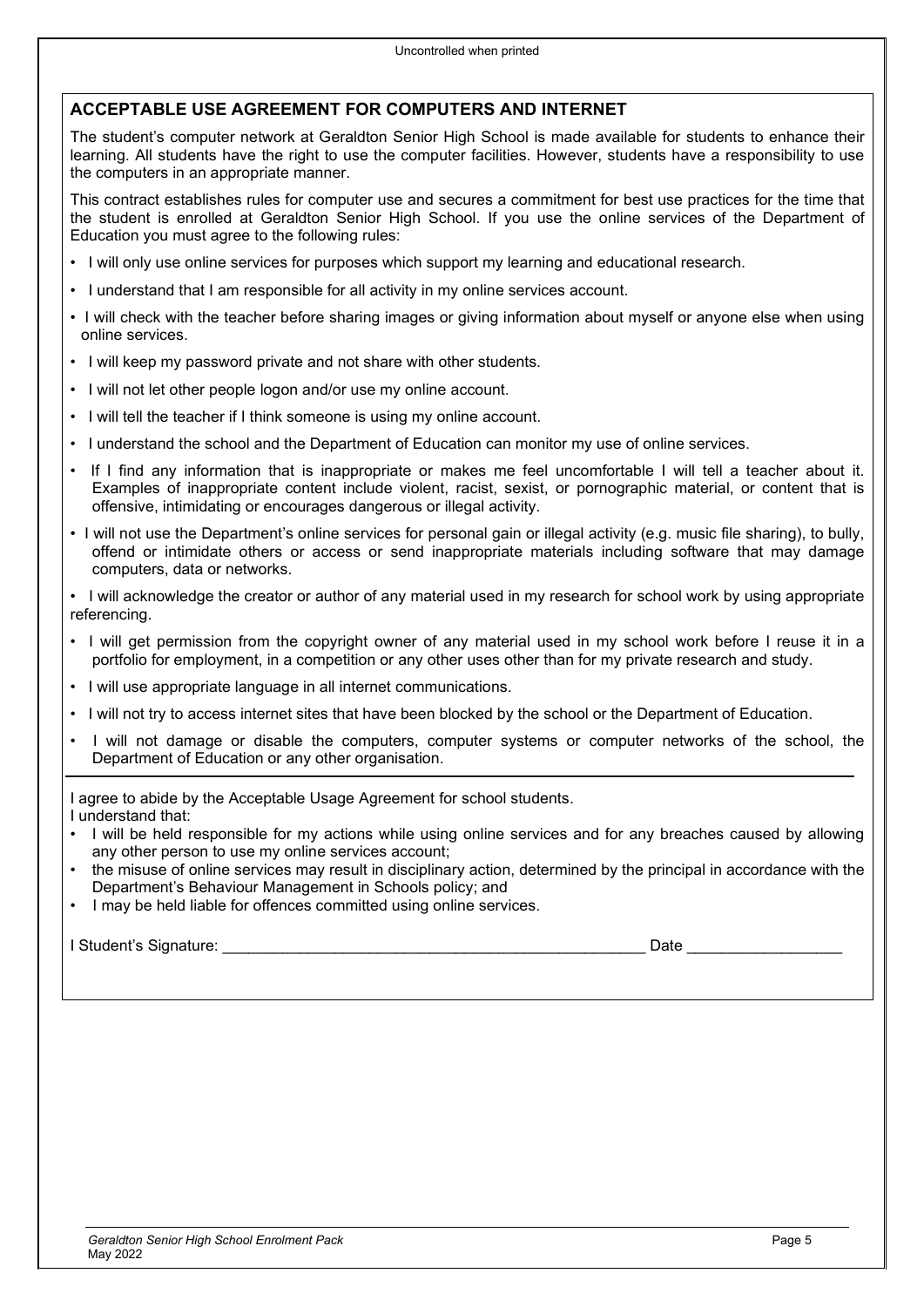### Uncontrolled when printed **THIRD PARTY SERVICE PROVIDERS OF ONLINE APPLICATIONS**

Our school uses online educational resources and cloud-based storage to improve student learning or school administration.

These providers may require personal information to be disclosed to them relating to both students and parents, such as student name, gender, student ID, age/date of birth, year group. School/teacher. Photos, parent details, address and student email. This information may be stored outside of Australia.

| I have viewed the list of third-party service providers on the Parent Information tab of the Geraldton Senior |
|---------------------------------------------------------------------------------------------------------------|
| High School web site at www.geraldtonshs.wa.edu.au.                                                           |

П I have read the terms of use and privacy policy of each of the services listed at [www.geraldtonshs.wa.edu.au.](http://www.geraldtonshs.wa.edu.au/)

**I give consent** for my child to access all of these providers which require sharing some personal information about my child as detailed at www.geraldtonshs.wa.edu.au. П my child as detailed at [www.geraldtonshs.wa.edu.au.](http://www.geraldtonshs.wa.edu.au/)

- **Stile**
- Career Tools
- **Education Perfect**
- G Suite Core Services (Gmail, Calendar, Classroom, Jamboard, Contacts, Drive, Docs, Forms, Groups, Sheets, Sites, Slides and Vault) and Additional Services (Google Maps, Blogger).
- Padlet
- **Tinkercad**
- Labster Simulations
- OLNA WA
- **GeoGuessr**
- **Canva**

I have read the terms of use and privacy policy for each of the websites listed. I understand that my child's personal information, as described above, will be provided to these third-party service providers for the purpose of my child's education and that this information may be stored outside of Australia.

| Parent/Guardian Name:                                                                                                                                                         | <b>Student Name:</b>                                                                                             |
|-------------------------------------------------------------------------------------------------------------------------------------------------------------------------------|------------------------------------------------------------------------------------------------------------------|
| Date:                                                                                                                                                                         | Student Year Level:                                                                                              |
| Parent/Guardian Signed:                                                                                                                                                       |                                                                                                                  |
| <b>Student Details - Medical / Health</b>                                                                                                                                     |                                                                                                                  |
| provided by the school.                                                                                                                                                       | Note: For students identified as having health conditions requiring support at school, additional form/s will be |
| Does the student have a learning difficulty?                                                                                                                                  | <b>YES</b><br><b>NO</b>                                                                                          |
| Dyscalculia<br>Dyslexia<br>Dysgraphia                                                                                                                                         |                                                                                                                  |
| YES<br>Does the student have a disability?                                                                                                                                    | If no, continue to Part B on the next page.<br>NO.                                                               |
| If YES, please specify:                                                                                                                                                       |                                                                                                                  |
| Please indicate where you have documentation about your child's disability in any of the following areas.<br>Copies of this documentation will be required for school records |                                                                                                                  |
| Autism Spectrum Disorder                                                                                                                                                      | Severe Mental Disorder                                                                                           |
| Deaf or Hard of Hearing                                                                                                                                                       | Global Developmental Delay (prior to age 6)                                                                      |
| Specific Speech Language Impairment                                                                                                                                           | Vision Impairment                                                                                                |
| Intellectual Disability<br>Severe Medical/Health Condition                                                                                                                    | <b>Physical Disability</b><br>** Office staff: Use date of SIS entry for latest disability rating                |
|                                                                                                                                                                               |                                                                                                                  |
|                                                                                                                                                                               |                                                                                                                  |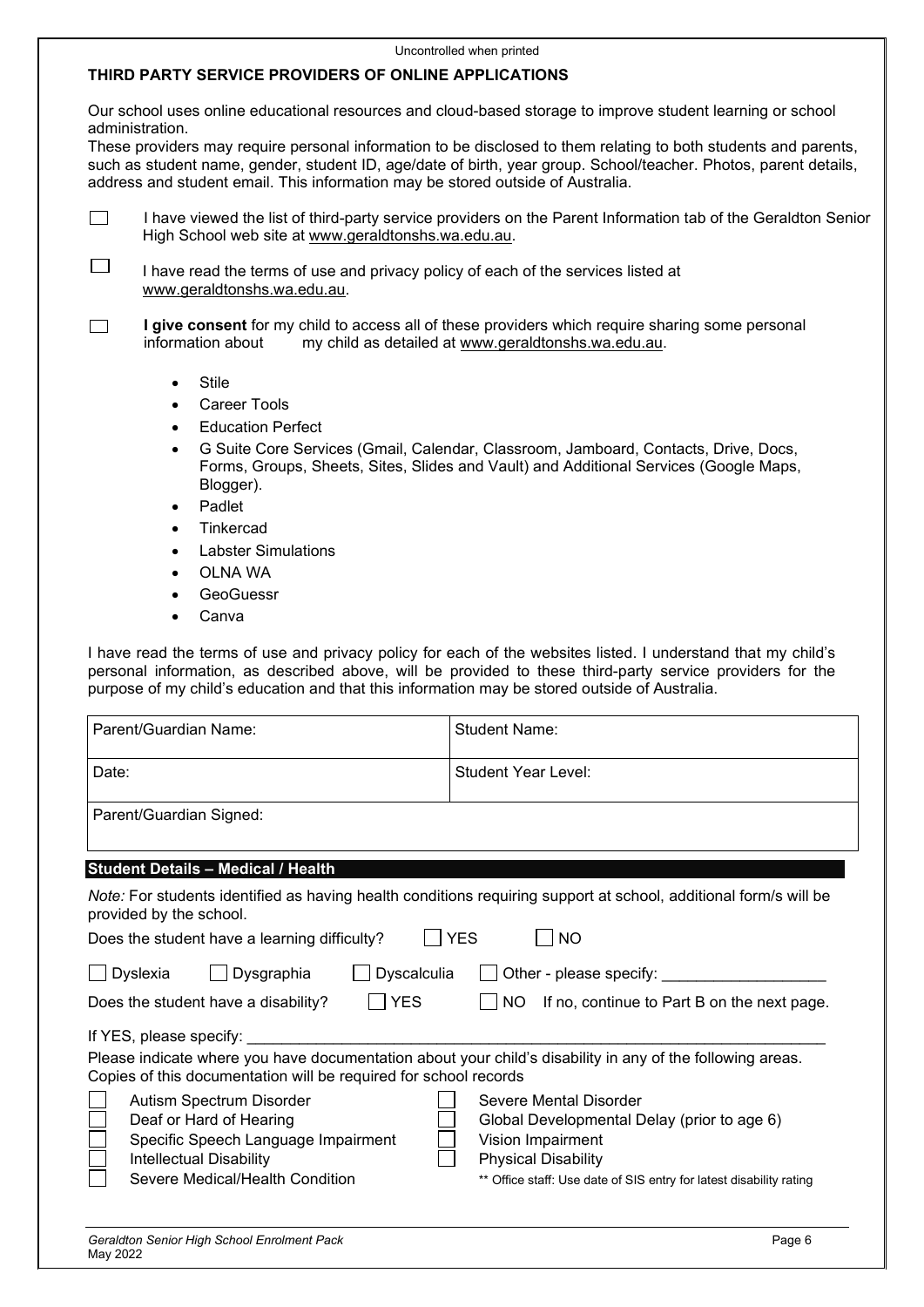| Uncontrolled when printed                                                                                                                                                                                                                                                                                                                                                                                                                                                                                                                          |                                                                                                                             |  |
|----------------------------------------------------------------------------------------------------------------------------------------------------------------------------------------------------------------------------------------------------------------------------------------------------------------------------------------------------------------------------------------------------------------------------------------------------------------------------------------------------------------------------------------------------|-----------------------------------------------------------------------------------------------------------------------------|--|
| Student Details - Medical / Health - Part B                                                                                                                                                                                                                                                                                                                                                                                                                                                                                                        |                                                                                                                             |  |
| Does the student have a medical condition or intensive health care need? $\mid$ YES<br><b>NO</b><br>In the following table, please indicate your child's condition(s) which require the support of school staff<br>(In response to the information below, you will be given further forms for specific health conditions to complete)<br>If YES, please specify:<br>Is specific training required to<br>support child at school?                                                                                                                   |                                                                                                                             |  |
| Severe Allergy - Anaphylaxis<br>Mild to Moderate Allergy<br>Asthma<br><b>Diabetes</b><br>Diagnosed migraine/headaches<br>Seizure Disorder (eg epilepsy)<br>Activities of Daily Living<br><b>Medic Alert Condition:</b><br>Hearing condition (eg otitis media)<br>Mental health or behavioural (eg depression ADD/ADHD)<br>Intensive Health Care Need (eg tube feeding)                                                                                                                                                                             | YES/NO<br>YES/NO<br>YES/NO<br>YES/NO<br>YES/NO<br>YES/NO<br>YES/NO<br>YES/NO<br>YES/NO<br>YES/NO<br><b>YES/NO</b><br>YES/NO |  |
|                                                                                                                                                                                                                                                                                                                                                                                                                                                                                                                                                    |                                                                                                                             |  |
|                                                                                                                                                                                                                                                                                                                                                                                                                                                                                                                                                    |                                                                                                                             |  |
| Medicare No: __ __ __ __ __ __ __ __ __ __ __ Valid to: ___ / _________                                                                                                                                                                                                                                                                                                                                                                                                                                                                            |                                                                                                                             |  |
| Health Care Card (if applicable): $\Box$ YES $\Box$ NO. If Yes, please provide no.                                                                                                                                                                                                                                                                                                                                                                                                                                                                 |                                                                                                                             |  |
|                                                                                                                                                                                                                                                                                                                                                                                                                                                                                                                                                    |                                                                                                                             |  |
| Expiry Date: _______                                                                                                                                                                                                                                                                                                                                                                                                                                                                                                                               |                                                                                                                             |  |
| Do you have ambulance cover? $\Box$ YES $\Box$ NO Insurance Provider:<br>(If there is a medical emergency parents or guardians are expected to meet the cost of an ambulance)                                                                                                                                                                                                                                                                                                                                                                      |                                                                                                                             |  |
| Is the student fully immunised? $\Box$ YES $\Box$ NO                                                                                                                                                                                                                                                                                                                                                                                                                                                                                               | - Copy of Australian Immunisation Register (AIR)<br><b>Immunisation History Statement is required</b>                       |  |
| <b>Medic Alert Information</b>                                                                                                                                                                                                                                                                                                                                                                                                                                                                                                                     |                                                                                                                             |  |
| Does your child have a Medic Alert bracelet or pendant? $\Box$ YES $\Box$ NO                                                                                                                                                                                                                                                                                                                                                                                                                                                                       |                                                                                                                             |  |
|                                                                                                                                                                                                                                                                                                                                                                                                                                                                                                                                                    |                                                                                                                             |  |
|                                                                                                                                                                                                                                                                                                                                                                                                                                                                                                                                                    |                                                                                                                             |  |
|                                                                                                                                                                                                                                                                                                                                                                                                                                                                                                                                                    |                                                                                                                             |  |
|                                                                                                                                                                                                                                                                                                                                                                                                                                                                                                                                                    |                                                                                                                             |  |
| <b>Administration of Medication</b>                                                                                                                                                                                                                                                                                                                                                                                                                                                                                                                |                                                                                                                             |  |
| Written authorisation must be provided for staff to administer any form of medication at school.<br>Long term medication - Complete the Medication section of the relevant health care plan - see below.<br>Short term medication - Request an Administration of Medication form to complete and return to the<br>principal or class teacher. Note: All medication required must be supplied by parents/carers                                                                                                                                     |                                                                                                                             |  |
| <b>Informed Consent</b>                                                                                                                                                                                                                                                                                                                                                                                                                                                                                                                            |                                                                                                                             |  |
| Your child's health care information will be shared with staff on a "need to know" basis unless otherwise<br>stated. Do you give permission for the school to share your child's health care information? $\Box$ YES $\Box$ NO<br>Note: If your child is enrolled in a TAFE, PEAC or an alternative education program, this includes the transfer<br>of their health care information to the principal or manager of that program.<br>If no, and the information is to be restricted, who can be informed of your child's health care information? |                                                                                                                             |  |
|                                                                                                                                                                                                                                                                                                                                                                                                                                                                                                                                                    |                                                                                                                             |  |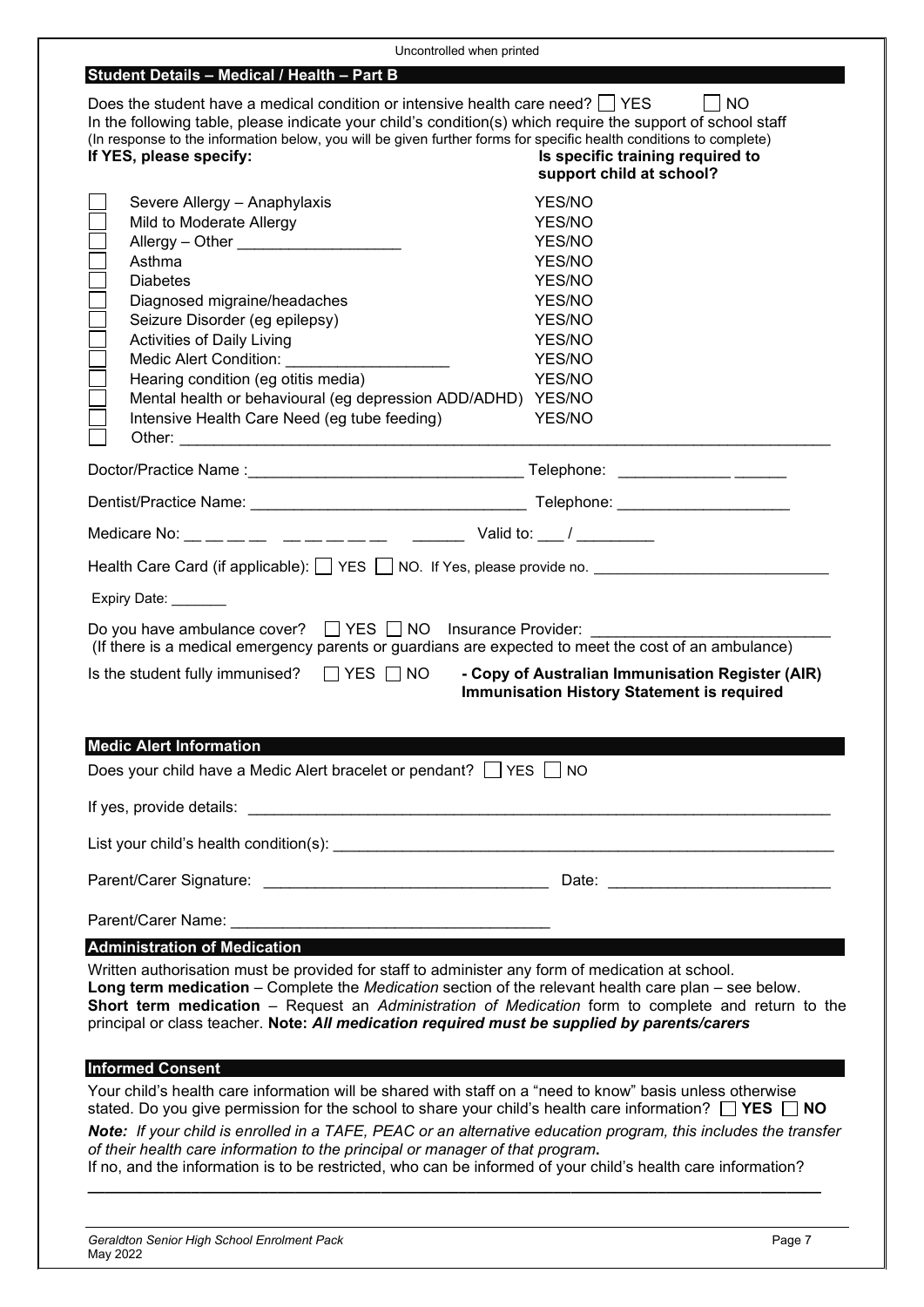Uncontrolled when printed

Does your child have one or more health condition(s) that will *require support* from school staff?

□ NO - sign below and continue to Signature section below. If your child's requirements change, please notify the school.

Signature: \_\_\_\_\_\_\_\_\_\_\_\_\_\_\_\_\_\_\_\_\_\_\_\_\_\_\_\_\_\_\_\_\_\_\_\_\_\_\_\_\_\_ Date: \_\_\_\_\_\_\_\_\_\_\_\_\_\_\_\_\_\_\_\_\_\_\_\_\_\_\_\_\_

YES - complete the remainder of this section. You will be given additional forms to complete at a later date. If you have ticked "Yes" for specific staff training, please discuss the type of training needed with the Principal.

### **Consent for Photo Identification on your child's Health Care Plan**

If your child has a condition where an emergency may occur, please indicate whether you give consent for staff to place your child's medical details and photo on view to provide immediate identification.

| I give permission for my child's "medical details and photo" to be on view for staff. $\Box$ YES $\Box$ NO |  |
|------------------------------------------------------------------------------------------------------------|--|
| If yes, please attach photo to the relevant health care plan(s).                                           |  |

| <b>Signature</b><br>Name of person enrolling student:                                                                                                |                         |
|------------------------------------------------------------------------------------------------------------------------------------------------------|-------------------------|
|                                                                                                                                                      |                         |
|                                                                                                                                                      |                         |
| Signature: <u>containing</u><br>(Independent minors and those aged 18 years<br>or older may sign on their own behalf)<br><b>Principal's Approval</b> |                         |
| <b>Principal/Deputy Signature</b>                                                                                                                    | Approved / Not approved |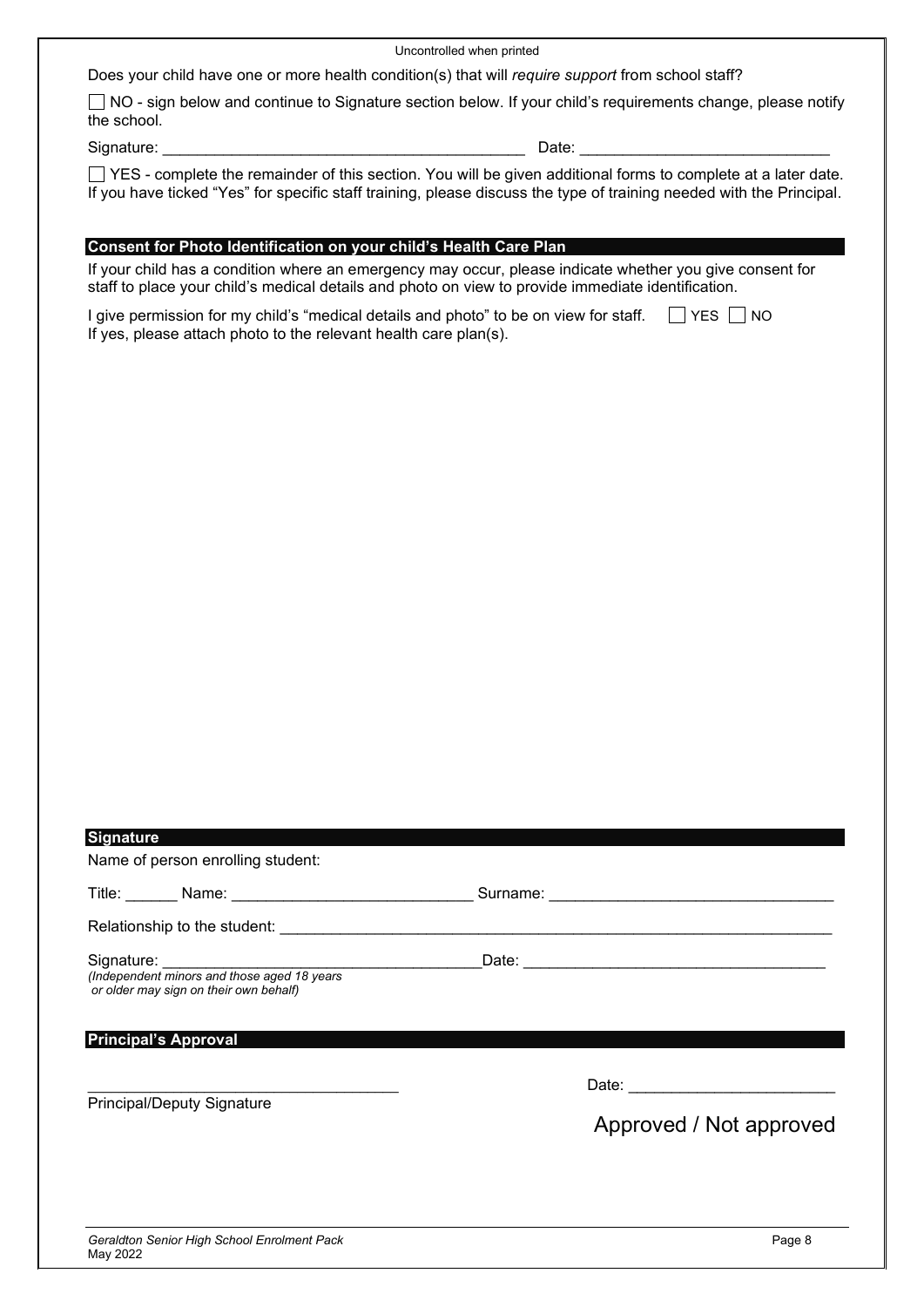| Uncontrolled when printed                                                                                                                                                                                                                                                                                                                                                                                                                                                                                                                                                                                                                                                                                                                                                                                                                                                                                                                                                                                                   |  |  |  |  |  |
|-----------------------------------------------------------------------------------------------------------------------------------------------------------------------------------------------------------------------------------------------------------------------------------------------------------------------------------------------------------------------------------------------------------------------------------------------------------------------------------------------------------------------------------------------------------------------------------------------------------------------------------------------------------------------------------------------------------------------------------------------------------------------------------------------------------------------------------------------------------------------------------------------------------------------------------------------------------------------------------------------------------------------------|--|--|--|--|--|
| <b>DOCUMENTS TO BE PROVIDED</b>                                                                                                                                                                                                                                                                                                                                                                                                                                                                                                                                                                                                                                                                                                                                                                                                                                                                                                                                                                                             |  |  |  |  |  |
| <b>Checklist:</b><br>Please place an 'X' in the box $\boxtimes$ to indicate each document attached (or sighted) to this application form.<br>1.<br>Principals will refer to guidance 3.5.1 of the Enrolment Procedures where evidence is not provided.<br>Australian Immunisation Register (AIR) Immunisation History Statement: or<br>2.<br>AIR Immunisation History Form; or Immunisation Certificate issued by the Chief Health Officer<br>3.<br>4.<br>5.<br>6.<br>7.<br>8.<br>If your child was not born in Australia, you must provide evidence of: (a copy of the Visa Grant Notice is preferred)<br>If your child is a temporary visa holder, you must also provide:<br>provided by Education and Training International (ETI) (if holding an International full fee student visa, sub class 571); or                                                                                                                                                                                                                |  |  |  |  |  |
| Evidence of the visa for which the student has applied if the student holds a bridging visa                                                                                                                                                                                                                                                                                                                                                                                                                                                                                                                                                                                                                                                                                                                                                                                                                                                                                                                                 |  |  |  |  |  |
| <b>OFFICE USE ONLY</b>                                                                                                                                                                                                                                                                                                                                                                                                                                                                                                                                                                                                                                                                                                                                                                                                                                                                                                                                                                                                      |  |  |  |  |  |
| Student's official documentation all sighted (Date):<br>$\Box$ YES $\Box$ NO<br>$\Box$ Birth certificate<br>$\Box$ Passport<br>$\Box$ Travel document/s<br>Student's Residency status:<br>$\Box$ Local<br>$\Box$ Permanent Resident<br>Entry Date: <b>Entry Date:</b>                                                                                                                                                                                                                                                                                                                                                                                                                                                                                                                                                                                                                                                                                                                                                       |  |  |  |  |  |
| Previous School: Network and Changes and Changes and Changes and Changes and Changes and Changes and Changes and Changes and Changes and Changes and Changes and Changes and Changes and Changes and Changes and Changes and C<br>Records received:<br>$\Box$ YES $\Box$ NO                                                                                                                                                                                                                                                                                                                                                                                                                                                                                                                                                                                                                                                                                                                                                 |  |  |  |  |  |
| Contributions and Charges Billing: □ PG1: ___% □ PG2: ___% □ Other: _____%                                                                                                                                                                                                                                                                                                                                                                                                                                                                                                                                                                                                                                                                                                                                                                                                                                                                                                                                                  |  |  |  |  |  |
| Official documentation: $\Box$ PG1: $\Box$ PG2: $\Box$ Other: (including reports, to be sent to)<br>$\Box$ YES $\Box$ NO<br>Immunisation records provided:                                                                                                                                                                                                                                                                                                                                                                                                                                                                                                                                                                                                                                                                                                                                                                                                                                                                  |  |  |  |  |  |
| Form/Class: ________________________________<br>House Faction: Network and Second Contract of the Second Contract of the Second Contract of the Second Contract of the Second Contract of the Second Contract of the Second Contract of the Second Contract of the Second Cont                                                                                                                                                                                                                                                                                                                                                                                                                                                                                                                                                                                                                                                                                                                                              |  |  |  |  |  |
| Approved by Principal:<br>$\Box$ NO $\Box$                                                                                                                                                                                                                                                                                                                                                                                                                                                                                                                                                                                                                                                                                                                                                                                                                                                                                                                                                                                  |  |  |  |  |  |
|                                                                                                                                                                                                                                                                                                                                                                                                                                                                                                                                                                                                                                                                                                                                                                                                                                                                                                                                                                                                                             |  |  |  |  |  |
| Student leaves school: (Date) ____________________Date Transfer Note Sent: _________________________                                                                                                                                                                                                                                                                                                                                                                                                                                                                                                                                                                                                                                                                                                                                                                                                                                                                                                                        |  |  |  |  |  |
| Destination: <u>www.communications.communications.communications.com</u>                                                                                                                                                                                                                                                                                                                                                                                                                                                                                                                                                                                                                                                                                                                                                                                                                                                                                                                                                    |  |  |  |  |  |
| Records received from transferring school: $\Box$ NO $\Box$ YES on (Date): _____________________________<br><b>RETENTION AND TRANSFER OF STUDENT ENROLMENT RECORDS:</b><br>Enrolment Applications (successful) – The School to retain for 5 years after last action and then destroy.<br>$1_{\cdot}$<br>Enrolment Applications (unsuccessful) - The School to retain for 2 years after last action and then destroy.<br>2.<br>Enrolment Register (Register of Admissions/Enrolment Cards used prior to the School Information System) - The<br>3.<br>School to retain for 7 years after last action and then archive and transfer to State Records Office only when advised<br>by Corporate Information Services.<br>4. Enrolment Records (managed in the School Information System) - The School must print out annually for all school<br>leavers, the School must retain for 7 years after the last action and then archive and transfer to State Records Office<br>only when advised by Corporate Information Services. |  |  |  |  |  |
| Student files - The School must negotiate with the previous school at the local level the transfer within 5 school days.<br>5.                                                                                                                                                                                                                                                                                                                                                                                                                                                                                                                                                                                                                                                                                                                                                                                                                                                                                              |  |  |  |  |  |
| <b>Geraldton Senior College Enrolment Pack</b><br>Page 9                                                                                                                                                                                                                                                                                                                                                                                                                                                                                                                                                                                                                                                                                                                                                                                                                                                                                                                                                                    |  |  |  |  |  |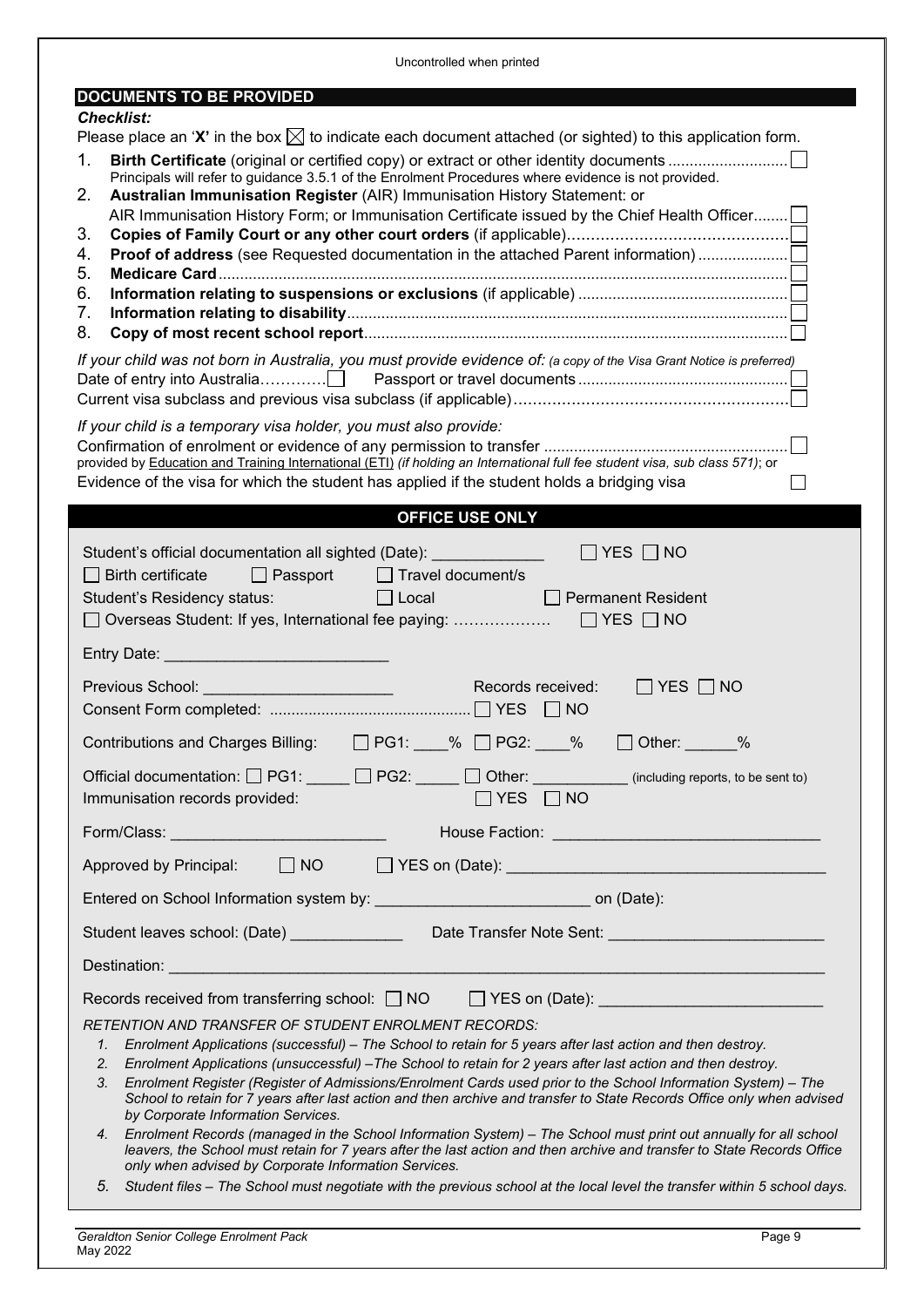# **Enrolment Pack Part B - ENROLMENT FORM (Information)**

This form is intended for children not enrolled at the school in the previous year. For students in the compulsory years of schooling who were enrolled in the previous year please inform the school directly if there are changes needed to update the form.

*Parent information about Enrolment in a Western Australian public school* (below) provides important information to read before lodging the Enrolment Form with the school.

**The form is to be completed in English. If you need help including translation and interpreting services, please ask the school staff about assistance available through the Statewide Services Resource and Information Centre English as an Additional Language or Dialect (EAL/D) Program. Website: <http://det.wa.edu.au/curriculumsupport/eald/detcms/portal/>**

# **Parent information about Enrolment in a Western Australian public school**

## **Information to be provided**

The information you provide enables the Department to communicate with you about important matters, to care for your child in emergencies, to plan for special needs and to meet State and National reporting requirements.

Documentary evidence may be required to support any information supplied. Principals may need to consult with the Education Regional Office where evidence has not been supplied. All official records must be in the child's legal name. The use of a preferred name may be possible for informal communication.

Family details should include details of the parent residing at the same address as the student. Details relating to parents not residing with the student may also be included in the **Parent/Guardian Details** section of the form.

The school needs to be advised of any court orders or any changes in relation to the child's name, usual place of residence and/or name and usual place of residence of parent/s.

## **Transport**

In most cases, transporting your child to school is the parents' responsibility. Enquiries regarding school bus services should be directed either to the school where the application for enrolment is being submitted, or to the Public Transport Authority email [enquire@pta.wa.gov.au](mailto:enquire%40pta.wa.gov.au) or telephone 136 213. Some special programs include transfer arrangements.

### **Confidentiality**

All information provided on this form will be treated confidentially (s 242 of the *School Education Act 1999).*

## **Information about your occupation and education**

The National Goals for Schooling in the 21st Century state that 'the learning outcomes of educationally disadvantaged students '… should…' improve and, over time, match those of other students'.

All parents across Australia, no matter which school their child attends, are being asked to provide information about their family background to promote an education system which is fair for all Australian students regardless of their background.

## **Consent forms**

The following forms are included for parents to consider and sign if in agreement:

| Media Consent:<br>Student Survey: | Publication of images of the student and their work.<br>Participation in any written or oral survey conducted by external agencies, approved<br>by the Principal. |
|-----------------------------------|-------------------------------------------------------------------------------------------------------------------------------------------------------------------|
| Local Excursions:                 | Agreement to minor excursions, not including excursions which require individual<br>agreement.                                                                    |
| Internet Access:                  | Appropriate use of internet services by students.                                                                                                                 |

# **Student Health Care**

The Department's S*[tudent Health Care](http://det.wa.edu.au/policies/detcms/policy-planning-and-accountability/policies-framework/policies/student-health-care.en?oid=au.edu.wa.det.cms.contenttypes.Policy-id-8962874)* policy clarifies the actions to be undertaken by public schools to manage student health care needs. All students require an up to date Student Health Care Summary which is incorporated into this form. For students identified as having health conditions requiring support at school, additional form/s will be provided by the school.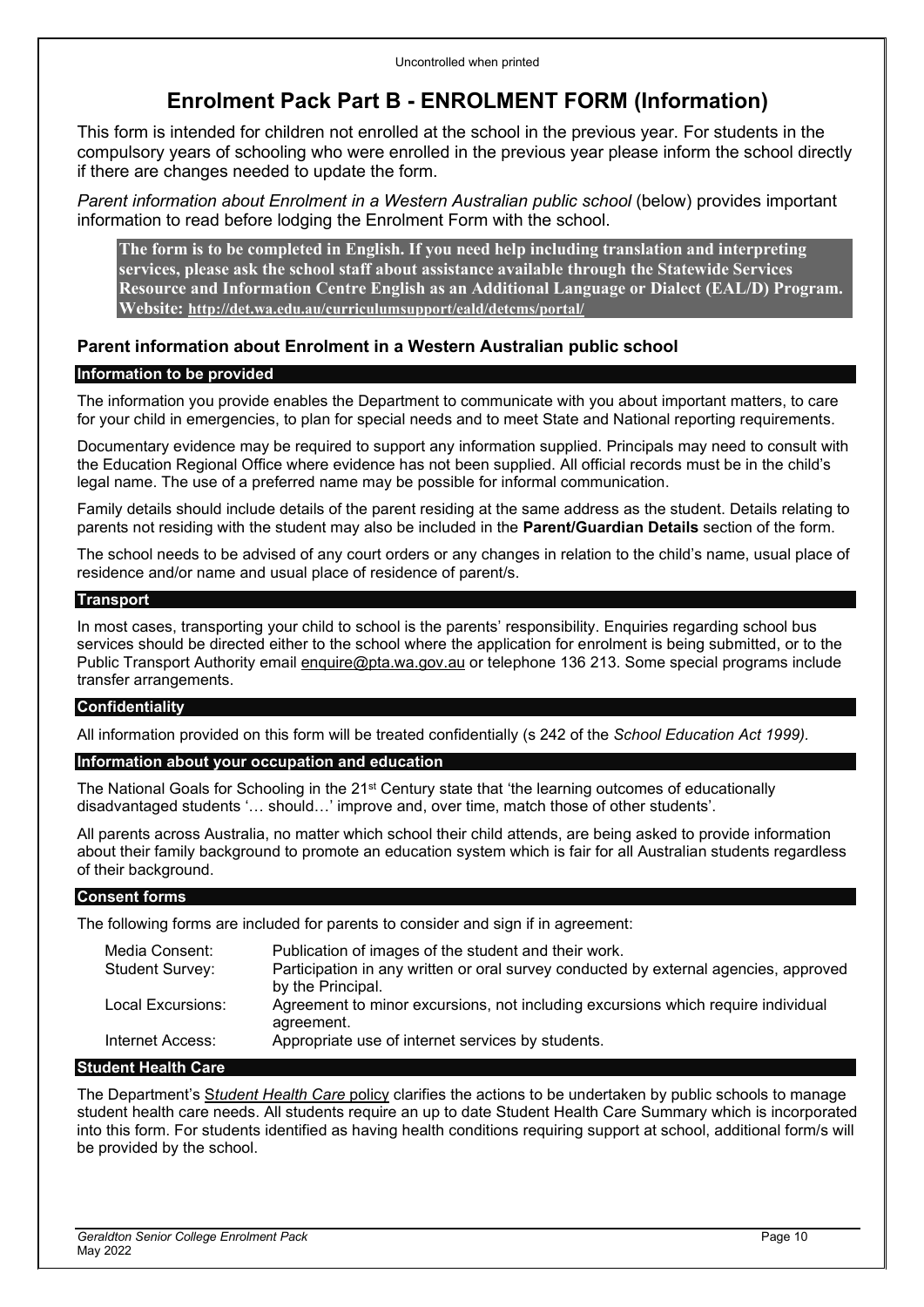# **ATTACHMENT 1**

# **Parent Occupation Groups**

| <b>GROUP 1</b>                                                                                                                                                                                                                           | $R$ relates to questions in Parent T and Parent 2 sections of the Student Emolitient form<br><b>GROUP 2</b>                                                                                                                                           | <b>GROUP 3</b>                                                                                                                                                                      | <b>GROUP 4</b>                                                                                                                                                                                                                                                 |
|------------------------------------------------------------------------------------------------------------------------------------------------------------------------------------------------------------------------------------------|-------------------------------------------------------------------------------------------------------------------------------------------------------------------------------------------------------------------------------------------------------|-------------------------------------------------------------------------------------------------------------------------------------------------------------------------------------|----------------------------------------------------------------------------------------------------------------------------------------------------------------------------------------------------------------------------------------------------------------|
| Senior management in large<br>business organisation<br>government administration &<br>defence, and qualified<br>professionals                                                                                                            | Other business managers,<br>arts/media/sportspersons<br>and associate professionals                                                                                                                                                                   | Tradesmen/women, clerks<br>and skilled office, sales and<br>service staff                                                                                                           | <b>Machine operators, hospitality</b><br>staff, assistants, labourers and<br>related workers                                                                                                                                                                   |
| Senior executive/ manager/<br>department head in industry,<br>commerce, media or other large<br>organisation.                                                                                                                            | Owner/manager of farm,<br>construction, import/export,<br>wholesale, manufacturing,<br>transport, real estate business.                                                                                                                               | Tradesmen/women generally<br>have completed a 4 year<br>Trade Certificate, usually by<br>apprenticeship. All<br>tradesmen/women are                                                 | Drivers, mobile plant,<br>production/processing<br>machinery and other<br>machinery operators<br><b>Hospitality staff [hotel service</b>                                                                                                                       |
| <b>Public service manager</b><br>(section head or above),<br>regional director.<br>health/education/police/fire<br>services administrator.                                                                                               | <b>Specialist manager</b><br>[finance/engineering/productio<br>n/ personnel/ industrial<br>relations/sales/marketing].                                                                                                                                | included in this group.<br>Clerks [bookkeeper, bank/PO<br>clerk, statistical/actuarial clerk,<br>accounting/claims/audit clerk,                                                     | supervisor, receptionist, waiter,<br>bar attendant, kitchen hand,<br>porter, housekeeper].<br><b>Office assistants, sales</b>                                                                                                                                  |
| Other administrator [school<br>Principal, faculty head/dean,<br>library/museum/gallery director,<br>research facility director].                                                                                                         | <b>Financial services manager</b><br>[bank branch manager, finance/<br>investment/insurance broker.<br>credit/loans officer].                                                                                                                         | payroll clerk,<br>recording/registry/filing clerk,<br>betting clerk, stores/inventory<br>clerk, purchasing/order clerk,<br>freight/transport/shipping clerk,<br>bond clerk. customs | assistants and other assistants<br><b>Office</b> [typist, word<br>processing/data entry/business<br>machine operator, receptionist,<br>office assistant].                                                                                                      |
| <b>Defence Forces</b><br><b>Commissioned Officer.</b>                                                                                                                                                                                    | Retail sales/services manager<br>[shop, petrol station, restaurant,<br>club, hotel/motel, cinema,<br>theatre, agency].                                                                                                                                | agent/customer services clerk,<br>admissions clerk].<br>Skilled office, sales and                                                                                                   | <b>Sales</b> [sales assistant, motor<br>vehicle/caravan/parts<br>salesperson, checkout operator,                                                                                                                                                               |
| <b>Professionals</b> generally have<br>degree or higher qualifications<br>and experience in applying this<br>knowledge to design, develop<br>or operate complex systems;<br>identify, treat and advise on<br>problems; and teach others. | Arts/media/sports [musician,<br>actor, dancer, painter, potter,<br>sculptor, journalist, author].<br>Media presenter, photographer,                                                                                                                   | service staff<br><b>Office</b> [secretary, personal<br>assistant, desktop publishing<br>operator, switchboard<br>operator].                                                         | cashier, bus/train conductor,<br>ticket seller, service station<br>attendant, car rental desk staff,<br>street vendor, telemarketer, shelf<br>stacker].                                                                                                        |
| Health, Education, Law,<br>Social Welfare, Engineering,<br><b>Science, Computing</b><br>professional.                                                                                                                                    | designer, illustrator, proof<br>reader, sportsman/woman,<br>coach, trainer, sports official].<br>Associate professionals<br>generally have                                                                                                            | Sales [company sales<br>representative, auctioneer,<br>insurance agent/assessor/loss<br>adjuster, market researcher].                                                               | Assistant/aide [trades' assistant,<br>school/teacher's aide, dental<br>assistant, veterinary nurse,<br>nursing assistant,<br>museum/gallery attendant, usher,<br>home helper, salon assistant,                                                                 |
| <b>Business</b> [management<br>consultant, business analyst,<br>accountant, auditor, policy<br>analyst, actuary, valuer].                                                                                                                | diploma/technical qualifications<br>and support managers and<br>professionals.                                                                                                                                                                        | <b>Service</b><br>[aged/disabled/refuge/child<br>care worker, nanny, meter<br>reader, parking inspector,                                                                            | animal attendant].<br><b>Labourers and related workers</b>                                                                                                                                                                                                     |
| Air/sea transport [aircraft/ships<br>captain/officer/pilot, flight officer,<br>flying instructor, air traffic                                                                                                                            | Health, Education, Law,<br>Social Welfare, Engineering,<br><b>Science, Computing</b><br>technician/associate<br>professional.                                                                                                                         | postal worker, courier, travel<br>agent, tour guide, flight<br>attendant, fitness instructor,<br>casino dealer/supervisor].                                                         | <b>Defence Forces ranks below</b><br>senior NCO not included in other<br>groups.                                                                                                                                                                               |
| controller].                                                                                                                                                                                                                             | <b>Business/administration</b><br>[recruitment/employment/indus<br>trial relations/training officer,<br>marketing/advertising<br>specialist, market research<br>analyst, technical sales<br>representative, retail buyer,<br>office/project manager]. |                                                                                                                                                                                     | Agriculture, horticulture,<br>forestry, fishing, mining worker<br>[farm overseer, shearer, wool/hide<br>classer, farmhand, horse trainer,<br>nurseryman, greenkeeper,<br>gardener, tree surgeon,<br>forestry/logging worker, miner,<br>seafarer/fishing hand]. |
|                                                                                                                                                                                                                                          | <b>Defence Forces</b> senior Non-<br><b>Commissioned Officer.</b>                                                                                                                                                                                     |                                                                                                                                                                                     | Other worker [labourer, factory<br>hand, storeman, guard, cleaner,<br>caretaker, laundry worker, trolley<br>collector, car park attendant,<br>crossing supervisor].                                                                                            |

*Relates to questions in Parent 1 and Parent 2 sections of the Student Enrolment form*

**These categories have been determined nationally and are designed as broad occupational groupings. All Australian states and territories use the same categories.**